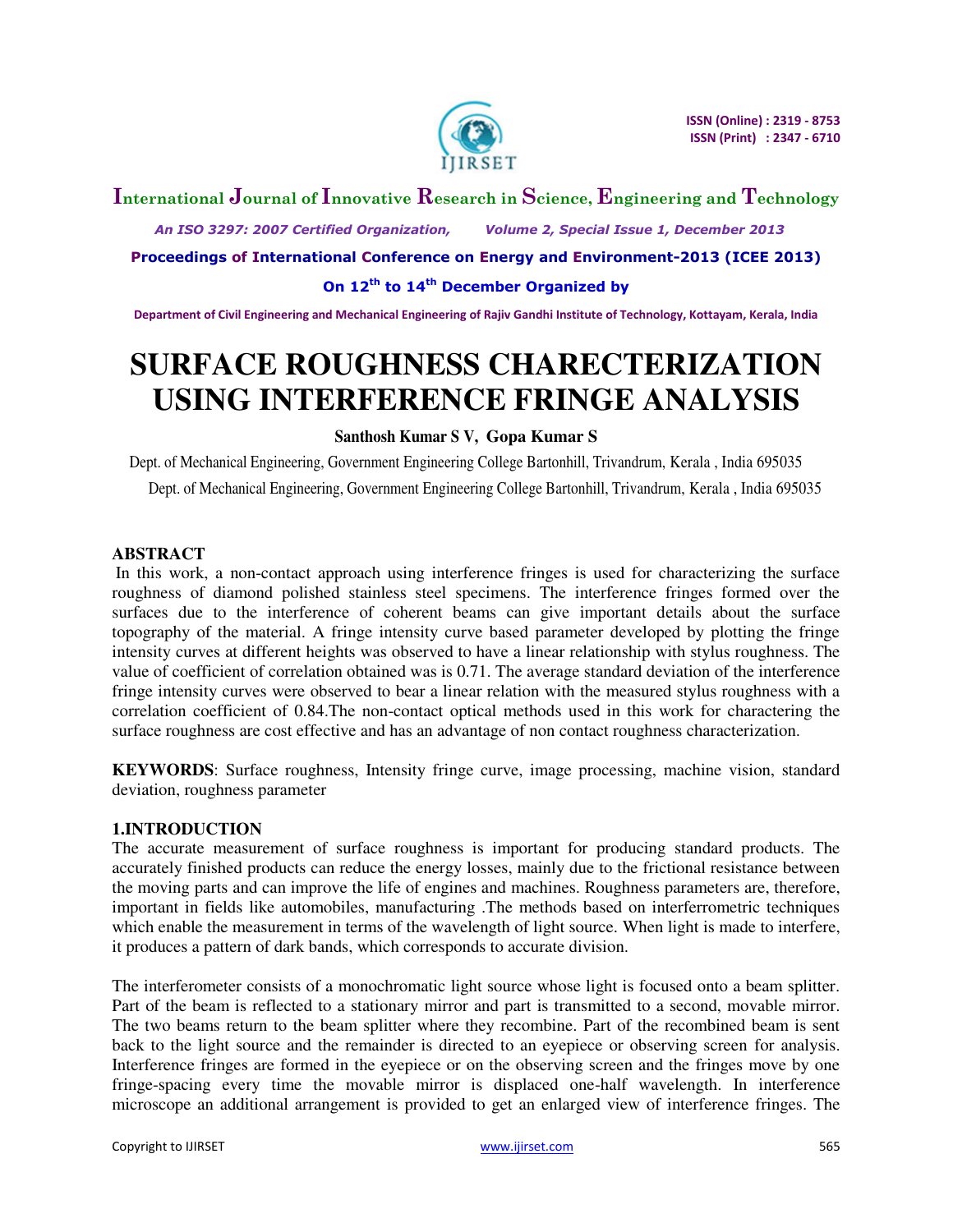Lieca interference microscope used for experiment is shown in figure1.2.



FIGURE 1.1 SCHEMATIC DIAGRAM OFAN INTERFEROMETER

#### 2. LITERATURE REVIEW

In the field of classification and evaluation of surface properties of materials using non contact methods, so many researcherch papers are available . Among them a few have used non contact approches for measuring surface texture of engineering surfaces. The statistical methods like mean, variance, skewness of the data collected were used for correlating surface properties ( Cohen and Fan 1988). The texture characteristics of a surface after manufacturing were studied using images obtained using image processing techniques.The images can give the details of surface nature and from these details the process parameters can be studied and used for control (Ramamoorthy and Radhakrishnan, 1993). For defining periodicity of texture of a surface Parkkinen *et al*, (1990) defined a parameter. Luk *et al*, (1989) measured the surface roughness of steel, copper, and brass samples using the statistical methods of intensity histogram and image analysis. The effect of surface roughness on mean value of intensity distribution is explained in this paper. A new optical parameter is defined for measuring surface roughness by using intensity histogram image processing in Kiran et al, (1998).Ulf Person et al (1993) studied the properties of the speckle pattern formed by the interference of coherent beams and used spectral speckle correlation for measurement of roughness. The advantage of this method is that it enables relative measurement of roughness on surface with range Ra = 0.5m-5m using visible light. Analysis and estimation of surface finish of milled and ground has been done by B. Dhanasekhar et al (2008) with the help of image processing. Various correlation functions are used for developing the relation with the roughness of surfaces. Interferometry, Phase shifting and unwrapping techniques are used for surface roughness analysis by B Dhansekhar et al (2008). Five frame phase shift algorithm has been used for assessing the surface roughness of ground surfaces. Halioua.M and HC Liu et al (1989) presented an interferometric phase measuring algorithm for 3D measurement of roughness. G.Lai and T.Yaagai et al (1991) presented a generalized phase shifting algorithm using Fast Fourier Transform EXPERIMENTAL PROCEDURE:

The experiment was carried out in Lieca interference microscope available in opto physics lab (IIT Madras).



FIGURE 1.2 LIECA INTERFERENCE MICROSCOPE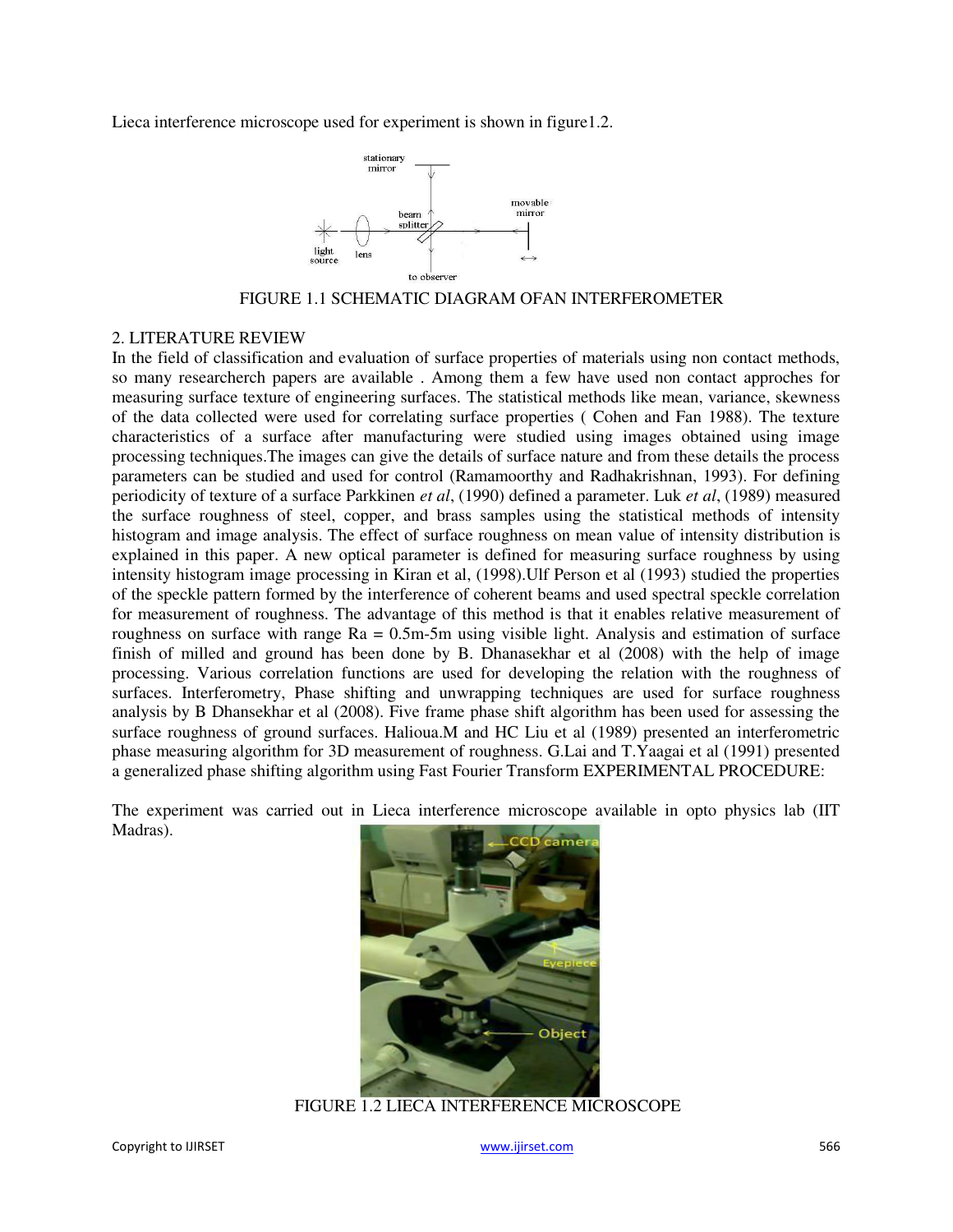Nine staineless steel specimens were prepeared and polished using various grades of emery sheets and finally mirror like surface finish was obtained in each specimen by diamond polishing method. Each specimens were placed on the space provided on microscope and illuminated. A white light beam of wavelenghth 532 nm is used for lighting the object. Surface having around 1mm x 1mm at exact middle of specimen is selected for experiment .The fringes developed over the surface can be viewed through the eyepiece provided. A CCD camera provided over the microscope grabs the images and sents to the computer connected to it.The digitized images of interference fringes obtained from all nine specimens were grabbed and used for analysis. the fringe images obtained are shown in figure 1.3.



Nine SS specimens used for experiment



FIGURE 1.3.SPECIMENS AND INTERFERENCE FRINGES OBTAINED FROM SPECIMENS

The average fringe intensity curves were drawn for all images and the graphs are shown in figure1.4 (a) and 1.4(b).







FIGURE1.4(a) AVERAGE FRINGE INTENSITY CURVE OF IMGES OF SPECIMEN1, SPE2, SPE3 AND SPE4

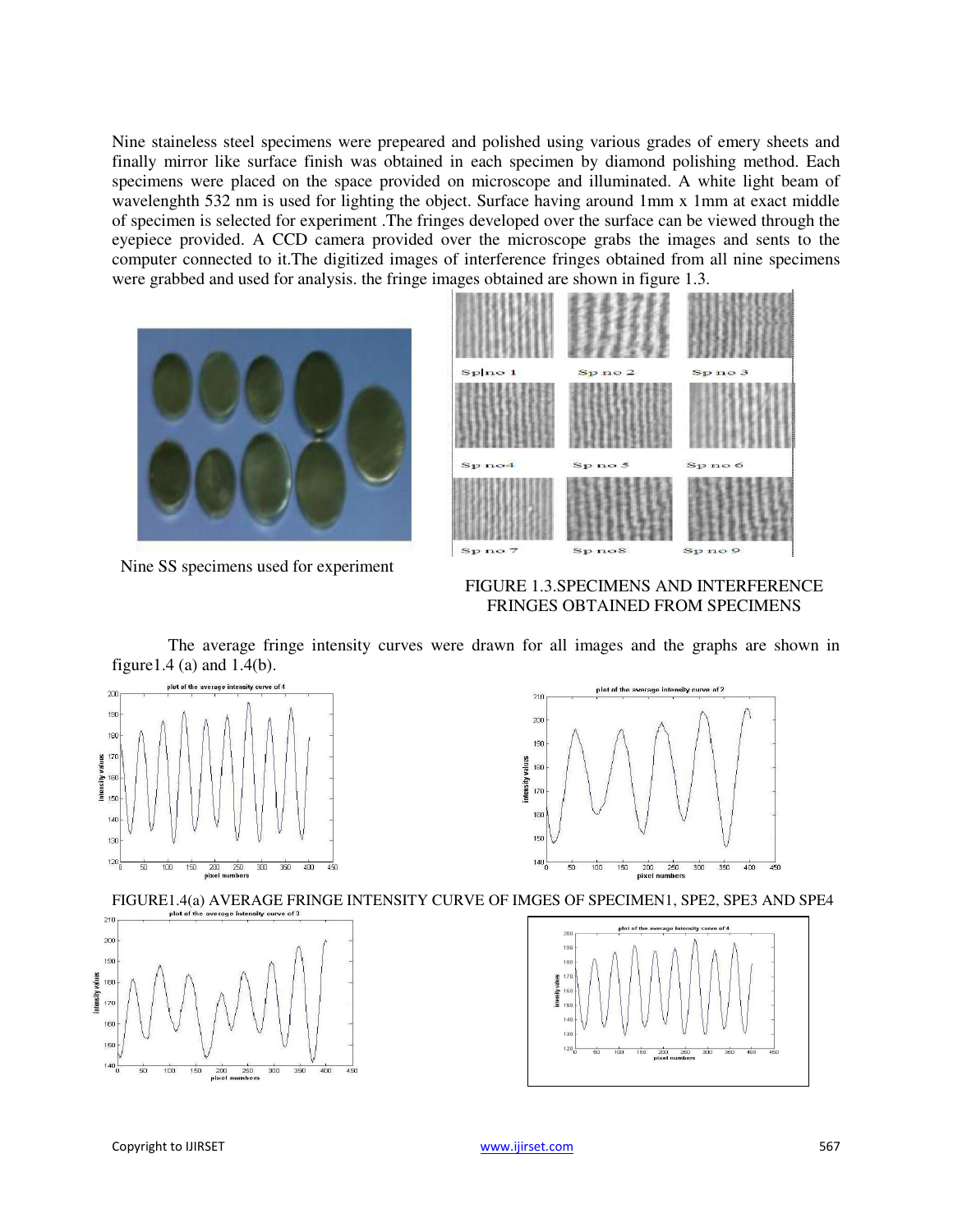

FIGURE 1.4 (b) AVERAGE FRINGE INTENSITY CURVES OF IMAGES OF SPECIMEN 5, SPE6,SPE7,SPE8 AND SPE9

#### 3. IMAGE ANALYSIS

Fringe intensity curve of each pixel row represents the gray scale intensity variation along horizontal direction .Y axis of the graph represents grey scale value which varies from 0 (dark) to 255(white) and X axis of the graph represents pixel numbers.At each pixel of image the grey value depends on the amplitude of the interfered light beam falling ,and the amplitude of the light beam is determined by the nature of surface from which it is reflected. Using image analysis techniques the fringe intensity curve of images can be generated and its properties can be correlated with surface roughness of the work specimens.In the reference paper(Sabazalipour et al., 2011 ) the authors have used a pixel shift method for finding out the thickness of a step made on a thin film. The average of x-directional shift (pixel shift) of peaks between average intensity curves of upper and lower parts is taken as ∆*x*. If Ȝ is the wavelength of monochromatic light used and X is the average of x-directional distances between peaks or valleys of intensity curve then thickness of the step is given by the equation:

Thekeness of step = 
$$
\frac{\Delta x}{X} \cdot \frac{\lambda}{2}
$$

sample's roughness is explained below. First, fringes picture is divided to some equivalent stripes, here, 38 horizontal (576 $\times$ 10 pixel  $\times$  pixel) ones as shown in figure1.5. Then the average intensity curve in vertical direction of each stripe is extracted (plot 'a' in Figure 1.6). This average intensity in each stripe is the interference of reflection of light from average unevenness surface with respect to the lower surface of the Test Plate. Then, each main stripe is divided to some horizontal sub stripes, here , three sub-stripes  $(576\times3,576\times3,576\times4$  pixel  $\times$  pixel) and the average intensity in vertical direction of each sub-stripe is extracted(plot 'b' in Fig.1.6). The shift of peaks of (b) with respect to the peaks of (a) will give the surface roughness parameter with respect to the average unevenness surface. This should be performed for all stripes and sub-stripes and averaged.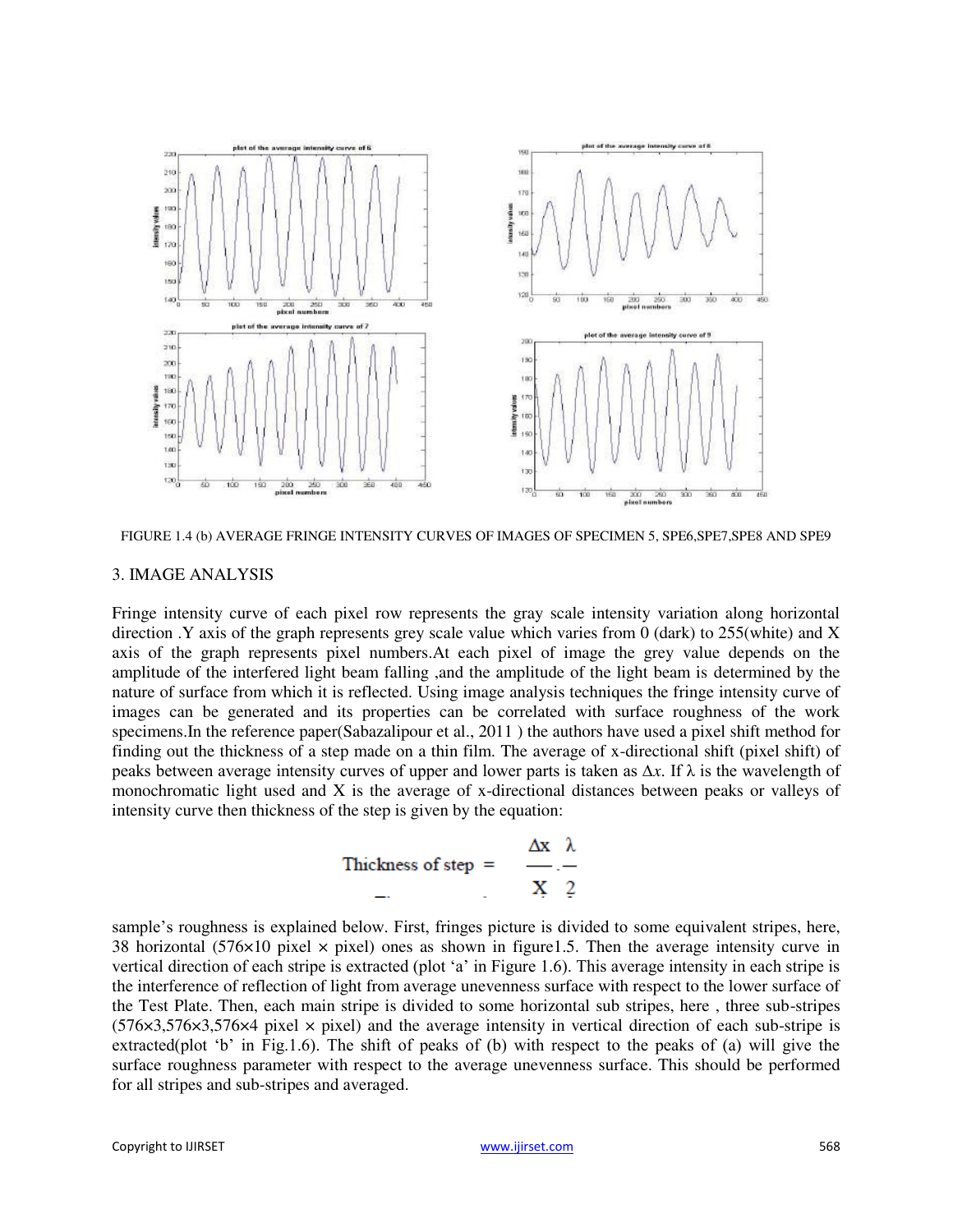

FIGURE 1.5. STEPS FOR CUTTING THE FRINGES



#### FIGURE 1.6. TYPICAL FRINGE INTENSITY CURVES FOR MAINSTRIPE AND SUB STRIPE

For each specimen, the average of x-directional shift (pixel shift) of peaks between average intensity curves of horizontal stripes and its sub stripes (∆x) and average of x directional distance between the crest points  $(X)$  are calculated and substitutes in the equation. This value is taken as the roughness parameter based on intensity curve.

roughness parameter $(r)$  =

$$
\frac{\mathbf{D}x}{X} \cdot \frac{l}{2}
$$

The values of intensity curve based roughness parameter and corresponding stylus roughness are given in Table 1.1 and the relationship is shown in figure 1.7.

#### TABLE 1.1 ROUGHNESS PARAMETER OBTAINED FROM INTENSITY CURVES AND STYLUS ROUGHNESS (Ra)

|          | Ra value            | Intensity   |
|----------|---------------------|-------------|
| Specimen | obtained from       | curve based |
| number   | stylus              | roughness   |
|          | $instrument(\mu m)$ | parameter   |
|          | 0.045               | 11.649      |
| 2        | 0.028               | 09.643      |
| 3        | 0.031               | 09.315      |
| 4        | 0.056               | 11.674      |
| 5        | 0.050               | 11.959      |
| 6        | 0.035               | 08.817      |
| 7        | 0.053               | 09.555      |
| 8        | 0.034               | 08.226      |
| 9        | 0.028               | 11.665      |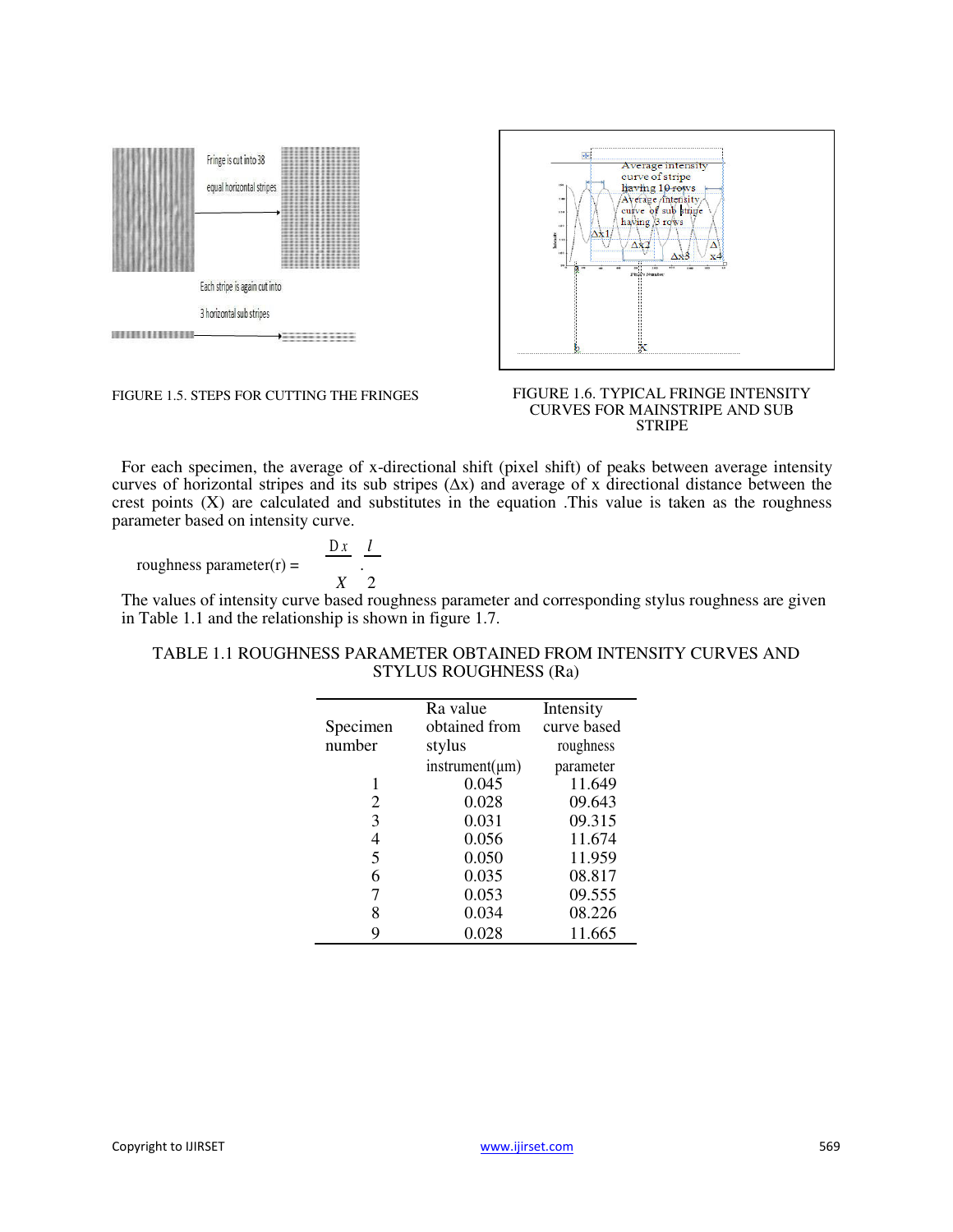

#### FIGURE 1.7. RELATIONSHIP BETWEEN STYLUS ROUGHNESS VALUES AND COMPUTED VALUES

A straight line relationship with coefficient of correlation R=0.71 has been obtained.

#### 4. ANALYSIS USING STANDARD DEVIATION



### FIGURE1.8. PART OF FRINGE INTENSITY CURVE SHOWING REGION SELECTED TO FIND STANDARD DEVIATION

Standard deviation of fringe intensity curve is calculated by selecting the curve region within X as shown in figure1.8. In each specimen there are 8 to 12 regions depending on the fringe width in the image. Standard deviation of each region is calculated and averaged for getting the roughness parameter based on the intensity fringe curve. Same is repeated for all nine specimens and values obtained are compared with stylus roughness which is shown in Table1.2.

|          | Ra value                    | Roughness parameter        |
|----------|-----------------------------|----------------------------|
| Specimen | obtained from               | based on standard          |
| number   | Stylus instrument( $\mu$ m) | deviation of valley points |
|          | 0.045                       | 26.05                      |
| 2        | 0.028                       | 20.82                      |
| 3        | 0.031                       | 18.79                      |
| 4        | 0.056                       | 29.80                      |
| 5        | 0.050                       | 24.77                      |
| 6        | 0.035                       | 23.32                      |
|          | 0.053                       | 32.28                      |
| 8        | 0.034                       | 15.57                      |
|          | 0.028                       | 22.43                      |

#### TABLE 1.2 Ra VALUES AND STANDARD DEVIATION OF VALLEY POINTS BASED ROUGHNESS PARAMETER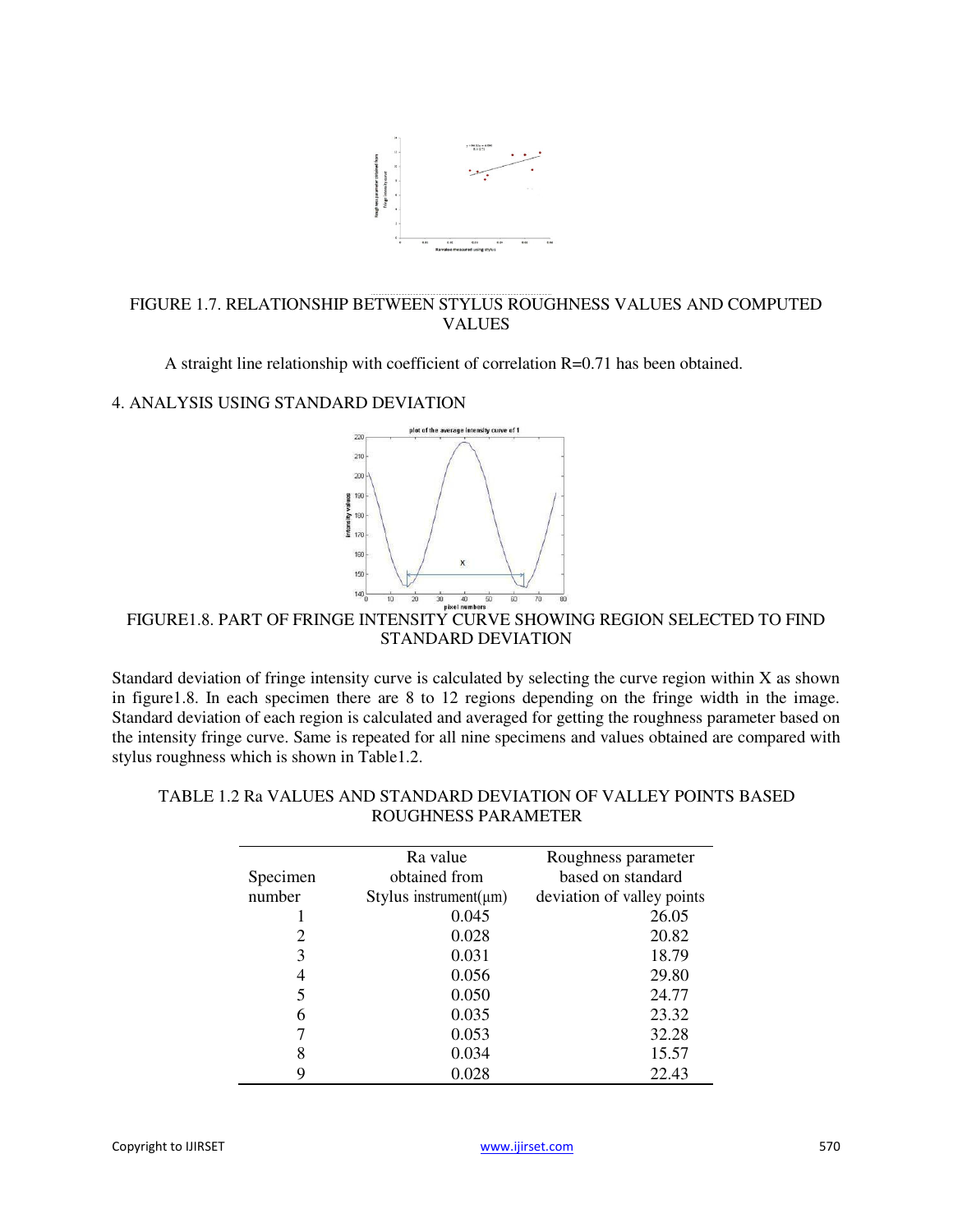

#### FIGURE 1.9 RELATIONSHIPS BETWEEN STYLUS ROUGHNESS AND STANDARD DEVIATIONS VALLEY POINTS

It shows a straight line relationship having coefficient correlation 0.815 between stylus roughness and standard deviations.



#### FIGURE 1.10. PART OF FRINGE INTENSITY CURVE SHOWING REGION SELECTED TO FIND STANDARD DEVIATION

Standard deviations of the hatched regions A and B of intensity fringe curve are calculated. After finding out these values for 8 to 12 regions included in fringe intensity curve of each specimen and added .The average of this value is taken as roughness parameter. The values are given in table1.3. The relationship between standard deviation and roughness which is having R=0.702 is shown in figure 1.11.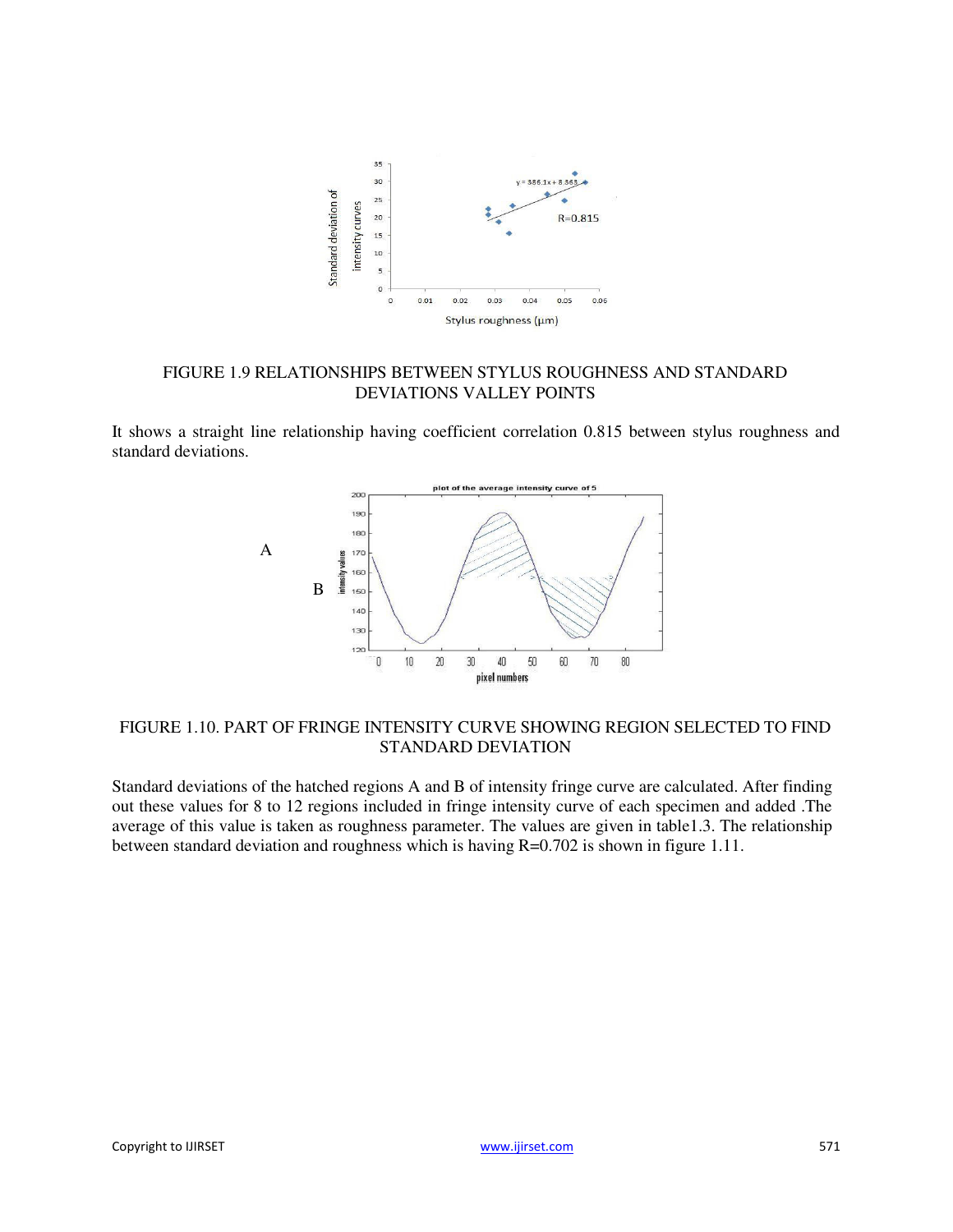#### TABLE 1.3 Ra VALUES AND STANDARD DEVIATION BASED ROUGHNESS PARAMETER



FIGURE1.11. RELATIONSHIPS BETWEEN STYLUS ROUGHNESS AND STANDARD DEVIATIONS

#### **5. CONCLUSION**

In this work, a non- contact approach using interference fringes is used for characterizing the surface roughness of diamond polished stainless steel specimens. Fringe intensity curve generated from interference fringes have been used for characterizing the surface roughness. The following conclusions were drawn from the studies. A fringe intensity curve based parameter Roughness developed by plotting fringe intensity curves was observed to have a linear relationship with stylus roughness. The value of coefficient of correlation obtained was 0.71. The average standard deviation of the interference roughness parameters fringe intensity curves were having a linear relation with the measured stylus roughness .Surface roughness characterization using intensity fringe curve can be used for specimens which are prepared by other process such as lapping, grinding with different materials. The study of surface roughness obtained by profilometry, speckle image analysis and fringe intensity curve analysis can be done in order to predict the accuracy of methods. Analysis using fringe intensity curve can be used to find out the roughness at nano level which may give a better result.

#### **REFERENCES**

<sup>1.</sup> Cohen F S and Z Fan ,1988, Rotation and scale invariant texture classification, *proceedings of IEEE International conference on robotics and automation, 22*(22), 1394-1399.